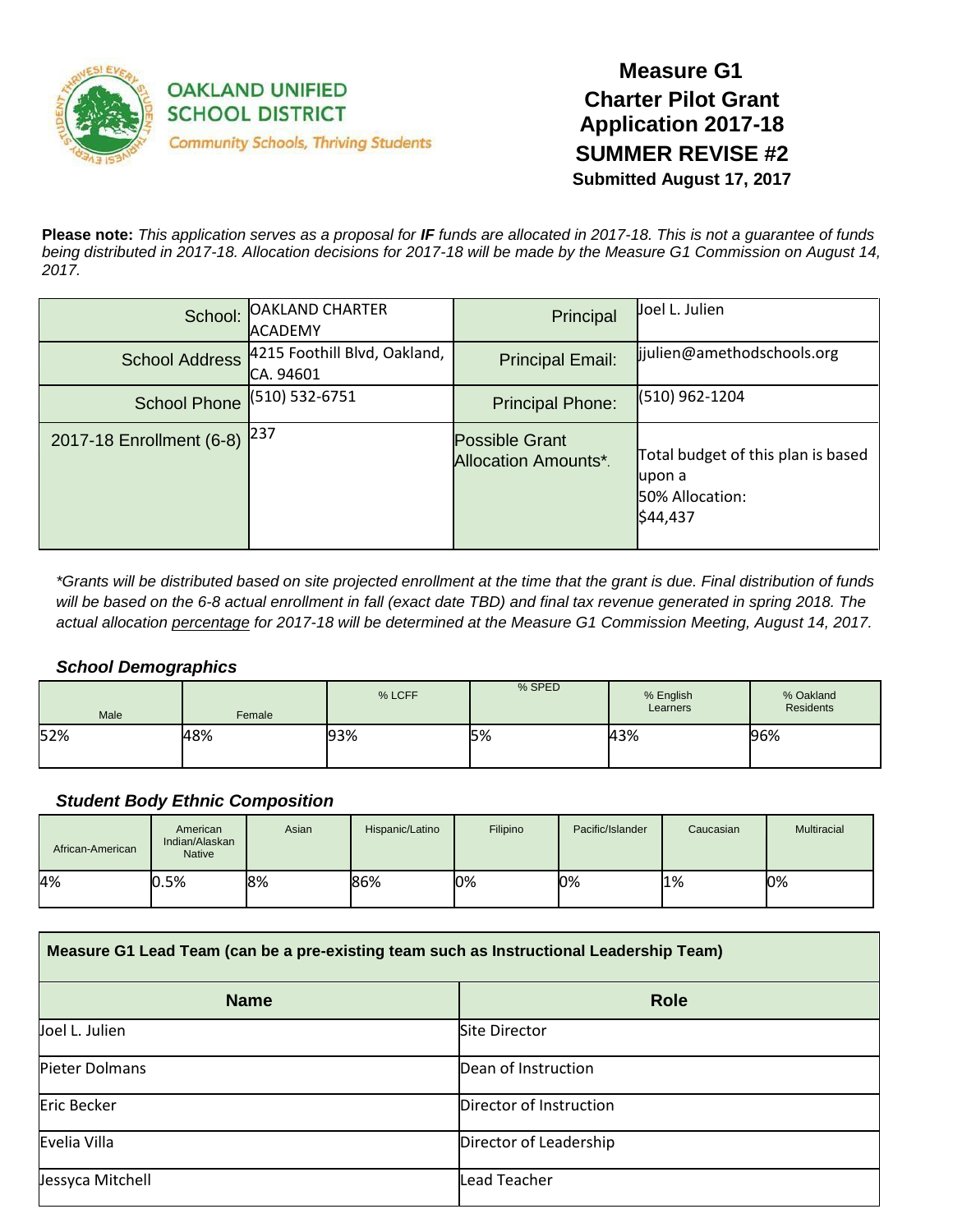Amethod Public Schools foster students' motivation and belief in academic achievement and goals. We are a free and public charter school that believes in the promise of hard working students from all perspectives, backgrounds, and talents. We challenge every student to strive towards a purpose larger than the self, and challenge all families to expect more from their schools, themselves, and their children for a prospective future for the next generation.

At Oakland Charter Academy we believe all students can succeed in a rigorous college-prep environment when provided with effective educators, personalized attention, and a disciplined commitment to academics. Through fostering a culture based on honoring hard work and giving students the tools they need to succeed, we know that each of our students will be prepared for the demands of high school and be able to attend the college of their dreams.

# *Middle School Measure G1 Self- Assessment:*

*Please insert score based on the completed Measure G1 Initial Self-Assessment. Site should engage Site Leadership Team (i.e ILT) and Community (i.e. School Governance Body, PTA/PTSA) in the self-assessment process using the self-assessment rubric and score their school prior to completing the Budget Justification and Narrative Section below.*

| <b>Music (Rubric Score)</b>                       |          | Art (Visual Arts, Theater, and Dance)             |       |  |
|---------------------------------------------------|----------|---------------------------------------------------|-------|--|
| <b>Access and Equitable</b><br><b>Opportunity</b> | Entry    | <b>Access and Equitable</b><br><b>Opportunity</b> | Entry |  |
| <b>Instructional Program</b>                      | Entry    | <b>Instructional Program</b>                      | Entry |  |
| <b>Staffing</b>                                   | Entry    | <b>Staffing</b>                                   | Entry |  |
| <b>Facilities</b>                                 | Entry    | <b>Facilities</b>                                 | Entry |  |
| <b>Equipment and Materials</b>                    | Entry    | <b>Equipment and Materials</b>                    | Entry |  |
| <b>Teacher Professional</b><br>Learning           | Entry    | <b>Teacher Professional</b><br>Learning           | Entry |  |
| <b>World Language (Rubric)</b>                    |          |                                                   |       |  |
| <b>Content and Course</b><br><b>Offerings</b>     | Emerging |                                                   |       |  |
| <b>Communication</b>                              | Emerging |                                                   |       |  |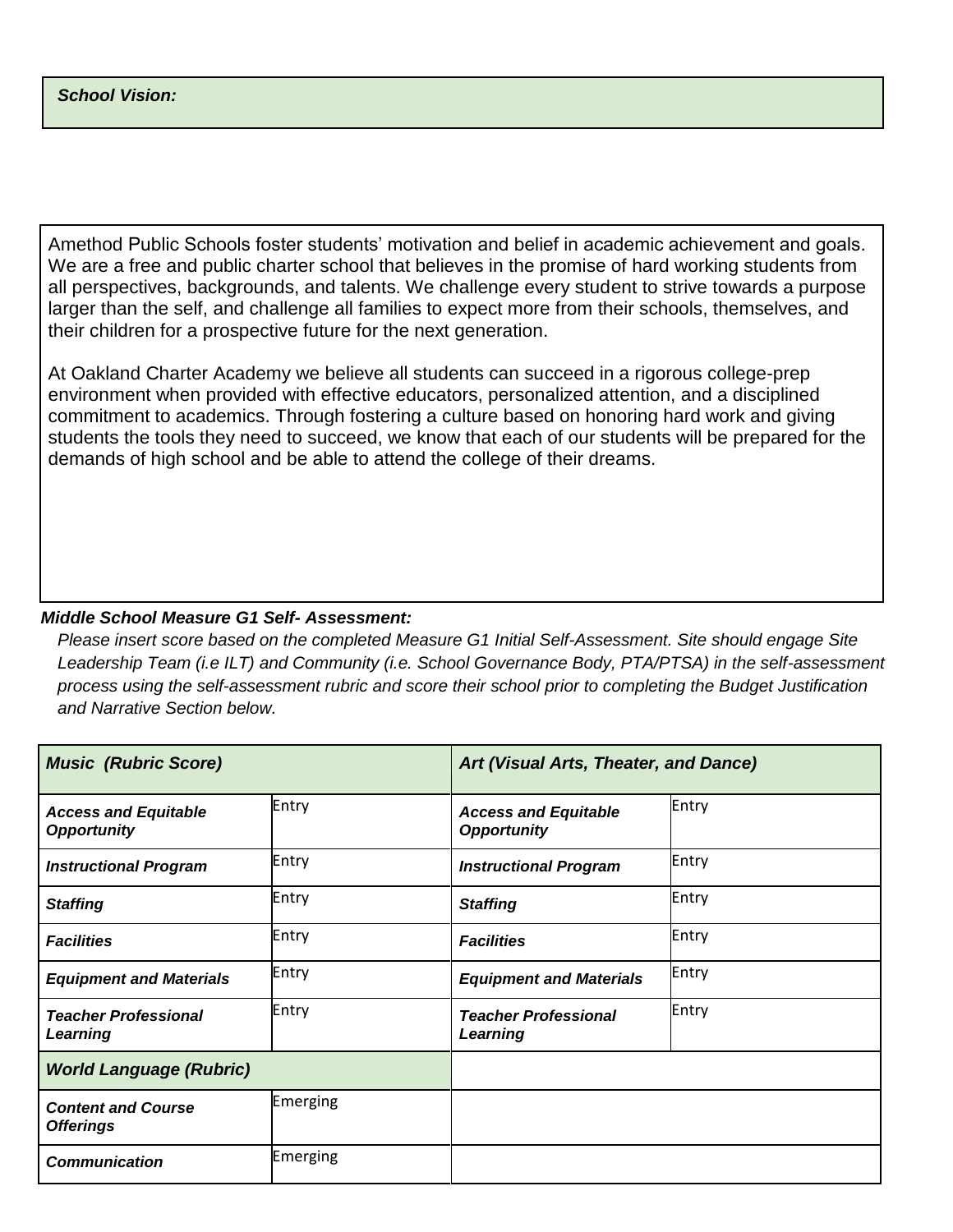| <b>Real world learning and</b><br><b>Global competence</b> | Emerging |  |
|------------------------------------------------------------|----------|--|
|------------------------------------------------------------|----------|--|

#### *Measure G1 Data Analysis*

| 5th - 6th Grade Enrollment/Retention<br>(Culture Data/Site Plan<br>Data/Enrollment) |                                                                                                | <b>Safe and Positive School Culture</b>         |                                                  |
|-------------------------------------------------------------------------------------|------------------------------------------------------------------------------------------------|-------------------------------------------------|--------------------------------------------------|
| 2016-17 Enrollment Data<br>(projection vs. actual)                                  | 215 versus 199                                                                                 | <b>Culture data - Suspension</b>                | 0.49%                                            |
| <b>Elementary School</b><br>(ES) Outreach<br><b>Strategy Actions</b>                | <b>Enrollment Fairs</b><br>Enrolloak.org<br><b>AMPS Community</b><br>Outreach Coordinator      | <b>Culture data - Chronic</b><br><b>Absence</b> | 7%                                               |
| <b>Programs to support ES</b><br>students transition to MS                          | <b>Three week summer</b><br>program serves as<br>lorientation for all new<br>incoming students | Survey data - families,<br>students, teachers   | Students 90%<br>Parents 95%<br><b>Staff 100%</b> |

## *Please make sure to provide meeting agenda and minutes of the engagement meetings with this application.*

| <b>Community Engagement Meeting(s)</b>                                  |             |  |
|-------------------------------------------------------------------------|-------------|--|
| <b>Community Group</b>                                                  | <b>Date</b> |  |
| Family Staff Team Meeting (FST with Camerana - Former<br>Site Director) | 3/15/17     |  |
|                                                                         |             |  |

| <b>Staff Engagement Meeting(s)</b>                    |             |
|-------------------------------------------------------|-------------|
| <b>Staff Group</b>                                    | <b>Date</b> |
| Staff Meeting (Camerena - Former Site Director)       | 3/23/17     |
| ILT & Staff Meeting (Camarena - Former Site Director) | 3/28/17     |

# *Budget Justification and Narrative*

In the following sections, please review the self assessment and reflect on your team's plan to:

1. Identify the team (i.e. ILT function, community; school governance body, PTA) to engage in selfassessments and generate a design plan for electives, 5th - 6th grade retention, and school culture . This Team will create the Implementation Plan to address the following:

#### T**he Goals of the Measure**

● Increase access to courses in arts, music, and world languages in grades 6-8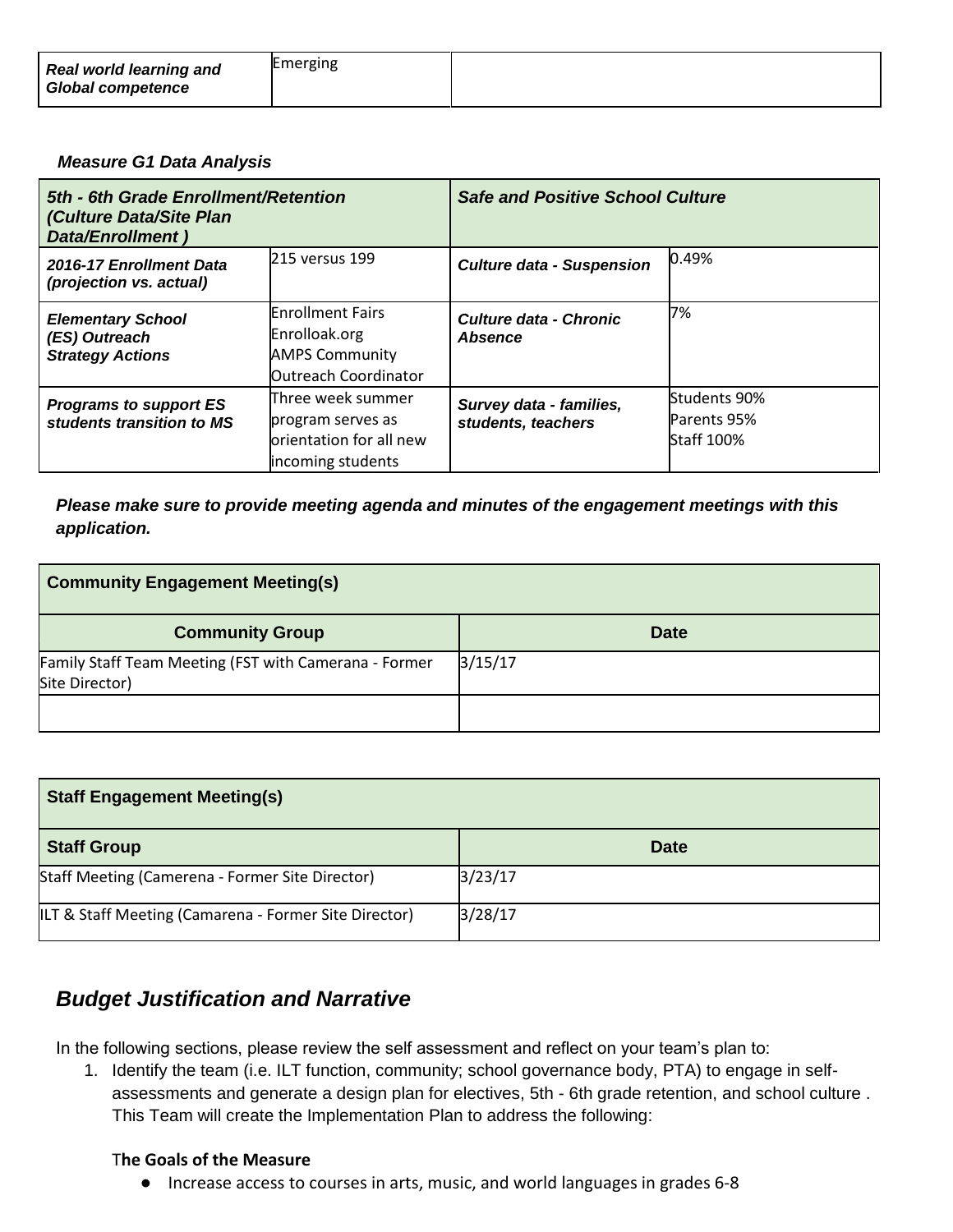- Improve student retention during the transition from elementary to middle school
- Create a more positive and safe middle school learning environment
- 2. You **MUST** describe the current programmatic narrative for **EACH** section of the budget narrative based on the Measure G1 Initial Self-assessment and data analysis.
- 3. Please explain how you plan on using the Measure G1 funds to develop strategic changes that meet the goals of the measure and that will lead to improved student outcomes.
- 4. Add additional lines if you would like to add additional budget items.
- 5. All budget items should total up to the total grant amount based on projected enrollment for 2017-18. *Please list all budget items in order of priority, in the event that a portion of the allocation is approved (as opposed to the full 100%).*

# **General Overview of Oakland Charter Academy's Measure G1 Plan**

Former Oakland Charter Academy Principal, David J. Camarena, consulted with members of the Family Success Team (parents' group), lead teachers, Amethod Public Schools' Instructional Leadership Team, and with the entire OCA staff to discuss possible uses of Measure G1 funds at OCA. The Measure G1 Team consists of members of all of the aforementioned groups.

As one of the highest performing public middle schools in the Fruitvale District, Oakland Charter Academy (OCA) prides itself on its commitment to providing students with a structured learning environment that is heavily focused on daily attendance, educator effectiveness, school culture and test-score data. Building off of this reputation for academics, the school is hoping to improve access to high-quality extracurricular programs in the arts (dance, choir and painting, specifically) and world languages (Spanish and Japanese) for the 2017-2018 school year, thereby meeting the demands of our community for such opportunities while simultaneously advancing a positive school culture centered on lifelong learning. OCA also plans to implement a problem solving, idea generating program named "Edgemakers" which facilitates students and teachers around the world to become highly skillful innovators and entrepreneurs so they can make a difference ahead of schedule. The Edgemaker program doubles as a teacher and student retention and recruitment tool.

At present, OCA's after-school program balances academic enrichment in reading and mathematics with extracurricular activities in sports (basketball and soccer), music (choir), publishing (newsletter and yearbook), martial arts (capoeira), cooking, and world languages (Japanese). Many of the activities are lead by teachers who extend their already long days in order to provide enrichment for students. Virtually all programs, (with the exception of the future implementation of the Edgemaker program), operate without formal materials or curriculum, except those created by staff. Measure G1 funds would allow a greater diversity of extracurricular activities provided by outside experts who are experienced and trained in providing specialized programs to diverse populations of middle school students. The Measure would also provide high quality materials, including curriculum and equipment that is not currently in use at OCA. Finally, Measure G1 would allow students to continue receiving academic support programs in reading and math without sacrificing participation in extracurricular activities. For these reasons, in addition to feedback from staff and former, present and future families, OCA is committed to expanding its extracurricular offerings to include offerings in world language (Spanish), visual arts (painting and muralism) and to increasing the quality of its existing programs through the purchase of formalized curricula and high-quality materials. Thank you for your consideration, as well as for providing this opportunity to our school.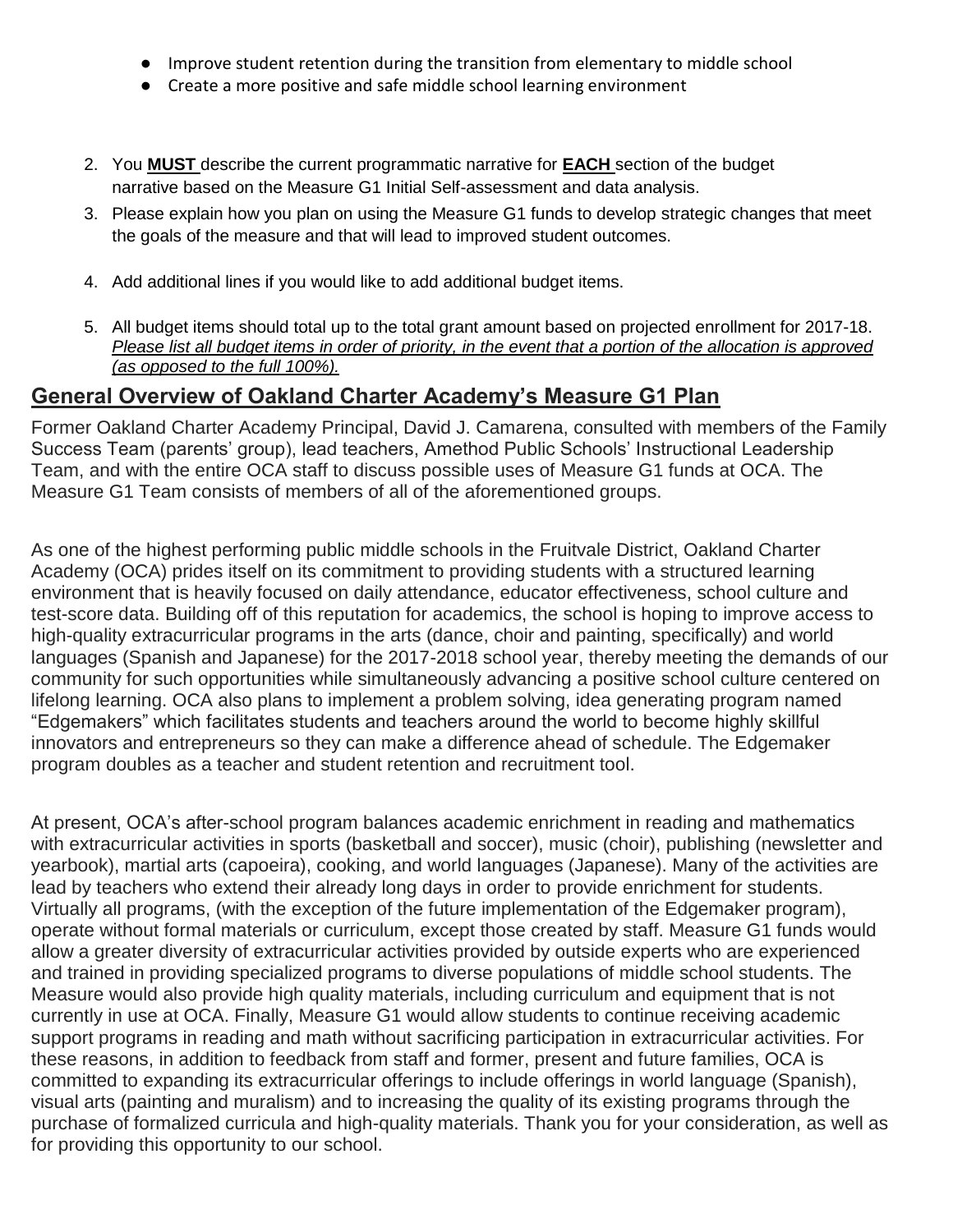# *1. Music Program*

# **Programmatic Narrative Based on Rubric**

# **Music Instruction**

Currently, OCA has a Choir Club that meets twice weekly after school. Two staff members who are also full-time teachers lead this club. At least two performances are scheduled throughout the year during school events. Funds allocated by way of Measure G1 would allow OCA to improve and expand this program by providing new materials to Choir instructors (e.g., keyboard and sheet music), thus improving the quality of instruction.

Additionally, if granted funding through measure G1, OCA will hire an Instrumental Music Instructor to work with a group of students two or more times per week on learning basic concepts in music and performance. The music instruction will have the purpose of teaching students competency in specific instruments and working on performing one or more times per year.

By consulting with parents and students via surveys distributed each year, observing instructors, tracking after school attendance rates and scheduling times for clubs to display their work and perform, OCA's Measure G1 Team will regularly evaluate the efficacy of the music program, and in so doing, ensure a successful allocation of all Measure G1 funds.

| <b>Budget</b> | 2017-18 Activities                                                                                                                                                                                                          | <b>Anticipated Outcome</b>                                                                                                                                                                                                                                                                                                                                                                                                                                                                                                                                                                                                                                                                                                                                    |
|---------------|-----------------------------------------------------------------------------------------------------------------------------------------------------------------------------------------------------------------------------|---------------------------------------------------------------------------------------------------------------------------------------------------------------------------------------------------------------------------------------------------------------------------------------------------------------------------------------------------------------------------------------------------------------------------------------------------------------------------------------------------------------------------------------------------------------------------------------------------------------------------------------------------------------------------------------------------------------------------------------------------------------|
| \$3,000       | Music Equipment-Keyboard, Music Folders and Sheet<br>Music<br>The purpose of this expenditure is to help enhance<br>(supplement) the existing choral program and provide<br>basic materials for a new instrumental program. | Our expectation of this program is to help<br>students develop basic skills in singing and in<br>the use of specific instruments to be<br>determined by the instructors. One outcome<br>will be seasonal recitals and concerts for the<br>school community.<br>Achievement of outcomes stipulated in<br>Instrumental Music Instruction (see below)<br>Increase the number of students reporting<br>positively on school culture (as reported by<br>school survey) by at least 10% - from 33.1%<br>to 43.1% in the first year of implementation.<br>Increase the number of students<br>participating in at least one extracurricular<br>activity (as reported by school survey) by at<br>least 10% from 58.9% to 68.9% in the first<br>year of implementation. |
| \$15,000      | <b>Instrumental Music Instruction-Instructor</b><br><b>Compensation</b>                                                                                                                                                     | Our expectation of this program is to help<br>students develop basic skills in the use of<br>specific instruments to be determined by the                                                                                                                                                                                                                                                                                                                                                                                                                                                                                                                                                                                                                     |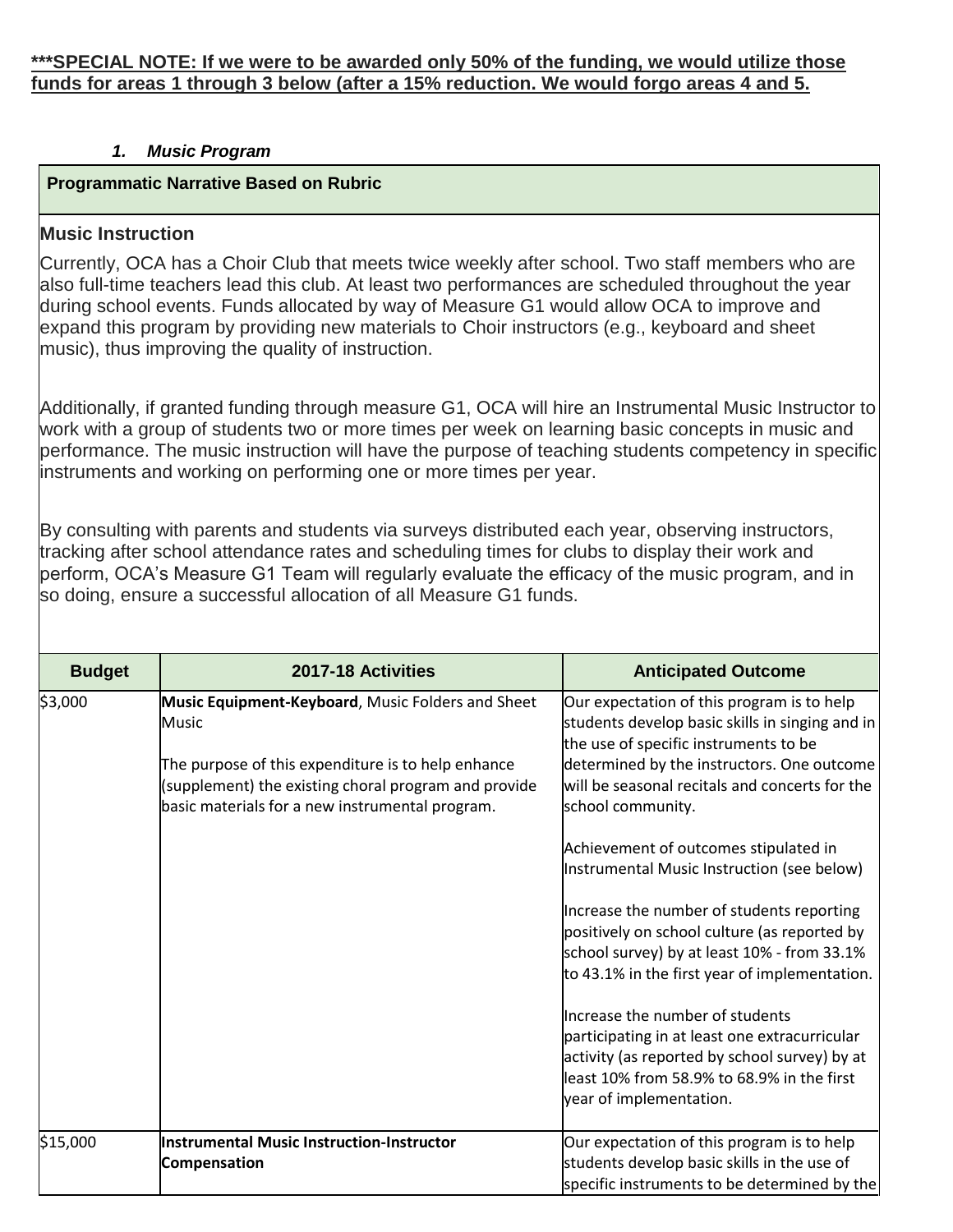| After school for approximately                                    |    | instructor(s), and aligned to the following                                                                                                                                                                   |
|-------------------------------------------------------------------|----|---------------------------------------------------------------------------------------------------------------------------------------------------------------------------------------------------------------|
| three 90-minute blocks per week, M-F (approximately 4.5 outcomes: |    |                                                                                                                                                                                                               |
| hours total), variable upon availability and after school         |    |                                                                                                                                                                                                               |
| schedule.                                                         | 1. | The ability to hear, identify and work<br>with elements of music (melody,<br>harmony, rhythm, form, texture and<br>timbre) is sound and basic notation.                                                       |
|                                                                   |    | 2. Performance skills appropriate to<br>student's needs and interests,<br>including competence in sight<br>reading and realizing a variety of<br>musical styles.<br>3. The ability to collaborate effectively |
|                                                                   |    | in a variety of situations and<br>settings.                                                                                                                                                                   |
|                                                                   |    | 4. The ability to think, speak, and write<br>clearly and effectively about music<br>and other related fields.                                                                                                 |
|                                                                   |    | Increase the number of students reporting                                                                                                                                                                     |
|                                                                   |    | positively on school culture (as reported by                                                                                                                                                                  |
|                                                                   |    | school survey) by at least 10% - from 33.1%                                                                                                                                                                   |
|                                                                   |    | to 43.1% in the first year of implementation.                                                                                                                                                                 |
|                                                                   |    | Increase the number of students                                                                                                                                                                               |
|                                                                   |    | participating in at least one extracurricular                                                                                                                                                                 |
|                                                                   |    | activity (as reported by school survey) by at                                                                                                                                                                 |
|                                                                   |    | least 10% from 58.9% to 68.9% in the first                                                                                                                                                                    |
|                                                                   |    | year of implementation.                                                                                                                                                                                       |

# *2. Art Program*

# **Programmatic Narrative Based on Rubric**

# **Visual Arts (Painting and Muralism)**

Currently, OCA has an Arts and Crafts club that meets twice weekly after school. Funds allocated by way of Measure G1 would allow OCA to hire an additional trained artist with experience working with middle school students to provide specialized instruction in painting and/ or muralism. Results on student surveys support the expansion of the art program which is, at present, minimal. Additionally, staff felt that a well-qualified instructor with demonstrable success with a similar age group and population would be highly beneficial to school culture.

| <b>Budget</b> | 2017-18 Activities                                                                                                                                 | <b>Anticipated Outcome</b>                                                                                                    |
|---------------|----------------------------------------------------------------------------------------------------------------------------------------------------|-------------------------------------------------------------------------------------------------------------------------------|
| \$5,000       | Visual Arts Instruction-Instructor Compensation                                                                                                    | Students will produce meaningful works of<br>art for display in the school and/ or                                            |
|               | After school for approximately<br>two 90-minute blocks per week, M-F (approximately 3<br>hours total) for 34 weeks, variable upon availability and | community settings and demonstrate<br>proficiency in the following outcomes:                                                  |
|               | after school schedule.                                                                                                                             | Understanding and application of<br>various media, techniques, and<br>processes in visual arts<br>Knowledge of structures and |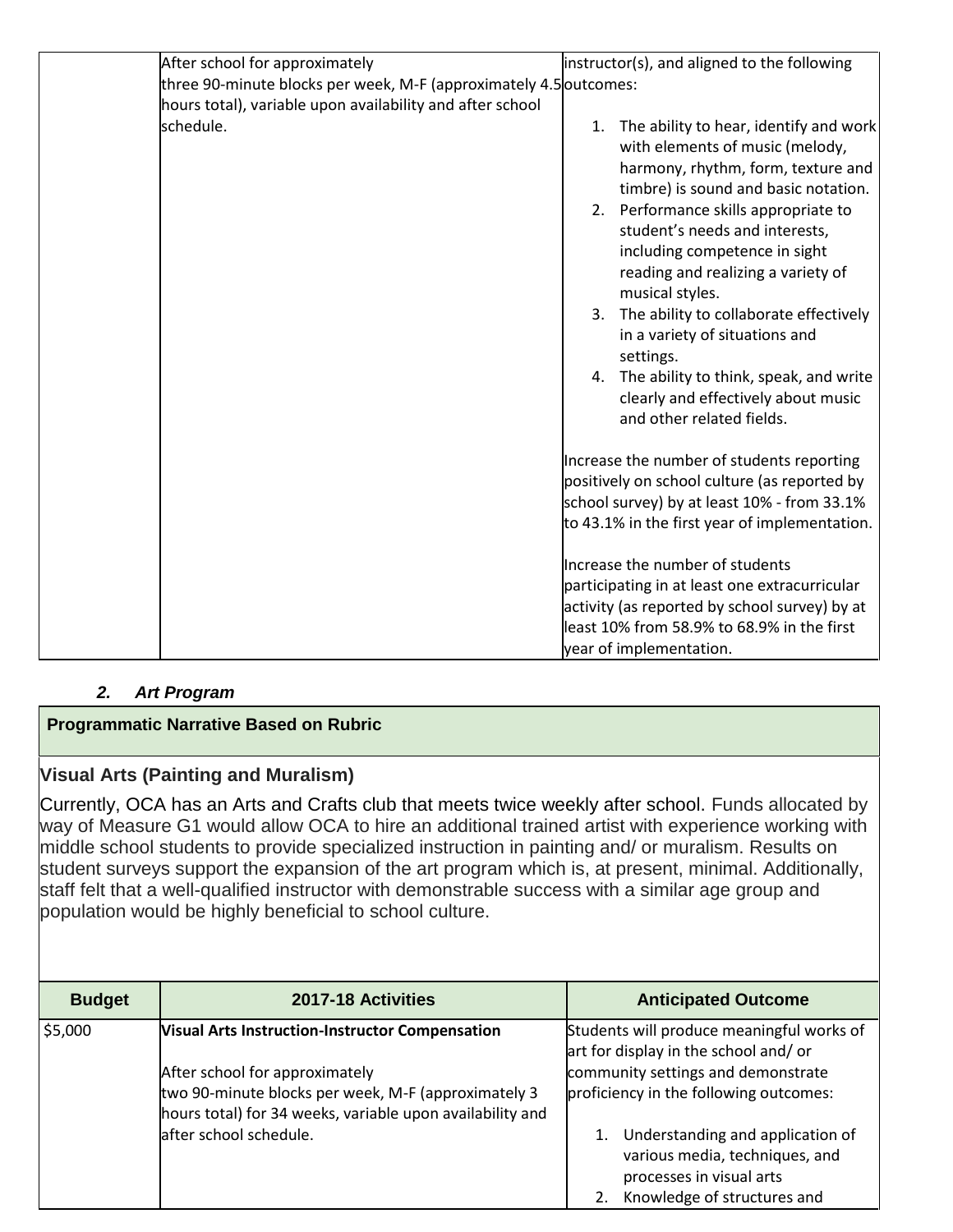|         |                                                                                                                                           | functions in visual arts<br>Connection between visual arts and<br>$\mathbf{3}$ .<br>other disciplines<br>4. Reflecting upon and assessing the<br>characteristics and merits of their                                                                                                                                                                                                                                                 |
|---------|-------------------------------------------------------------------------------------------------------------------------------------------|--------------------------------------------------------------------------------------------------------------------------------------------------------------------------------------------------------------------------------------------------------------------------------------------------------------------------------------------------------------------------------------------------------------------------------------|
|         |                                                                                                                                           | work and the work of others<br>Increase the number of students reporting<br>positively on school culture (as reported by<br>school survey) by at least 10% from 33.1%<br>to 43.1% in the first year of implementation.<br>Increase the number of students<br>participating in at least one extracurricular<br>activity (as reported by school survey) by at<br>least 10% from 58.9% to 68.9% in the first<br>year of implementation. |
| \$2,000 | Visual Arts Instruction-Art Materials and Supplies                                                                                        | Help achieve visual art outcomes (see                                                                                                                                                                                                                                                                                                                                                                                                |
|         | Example items to be purchased: sketch pads, pencils,<br>paint, canvas, easels, etc.                                                       | above)                                                                                                                                                                                                                                                                                                                                                                                                                               |
|         | Funding will help ensure materials purchased are of high<br>quality and meet high standards for safety, cleanliness<br>and functionality. | Increase the number of students reporting<br>positively on school culture (as reported by<br>school survey) by at least 10% - from 33.1%<br>to 43.1% in the first year of implementation.                                                                                                                                                                                                                                            |
|         |                                                                                                                                           | Increase the number of students<br>participating in at least one extracurricular<br>activity (as reported by school survey) by at<br>least 10% from 58.9% to 68.9% in the first<br>year of implementation.                                                                                                                                                                                                                           |

# *3. World Language Program*

# **Programmatic Narrative Based on Rubric**

# **World Languages - Spanish**

Currently, OCA has a Japanese language club that is led by a staff member who is also a full-time teacher. Funds allocated by way of Measure G1 would allow OCA to formalize this program by providing rigorous instructional materials. Expanding OCA's world language program will positively impact students' interpersonal, interpretive and presentational skills.

Additionally, OCA would use funding to add a second world language course, Spanish. Although many of OCAs' students speak Spanish at home many will benefit from learning academic, written Spanish in a formalized setting. Furthermore, learning academic Spanish will prepare our students for careers in various fields such as education, law, medicine, and public service. Spanish will also open up our student's world and enrich their spirit through its compelling literature, history, and culture. By adding a focused approach to learning Spanish, the school will also encourage students to read and respond to literature in Spanish thereby increasing language comprehension. The study of Spanish will enhance many students' native language skills while promoting an awareness of structure, vocabulary, and syntax of the English language. Current research shows that phonological awareness in the primary language of a student influences their progress in second language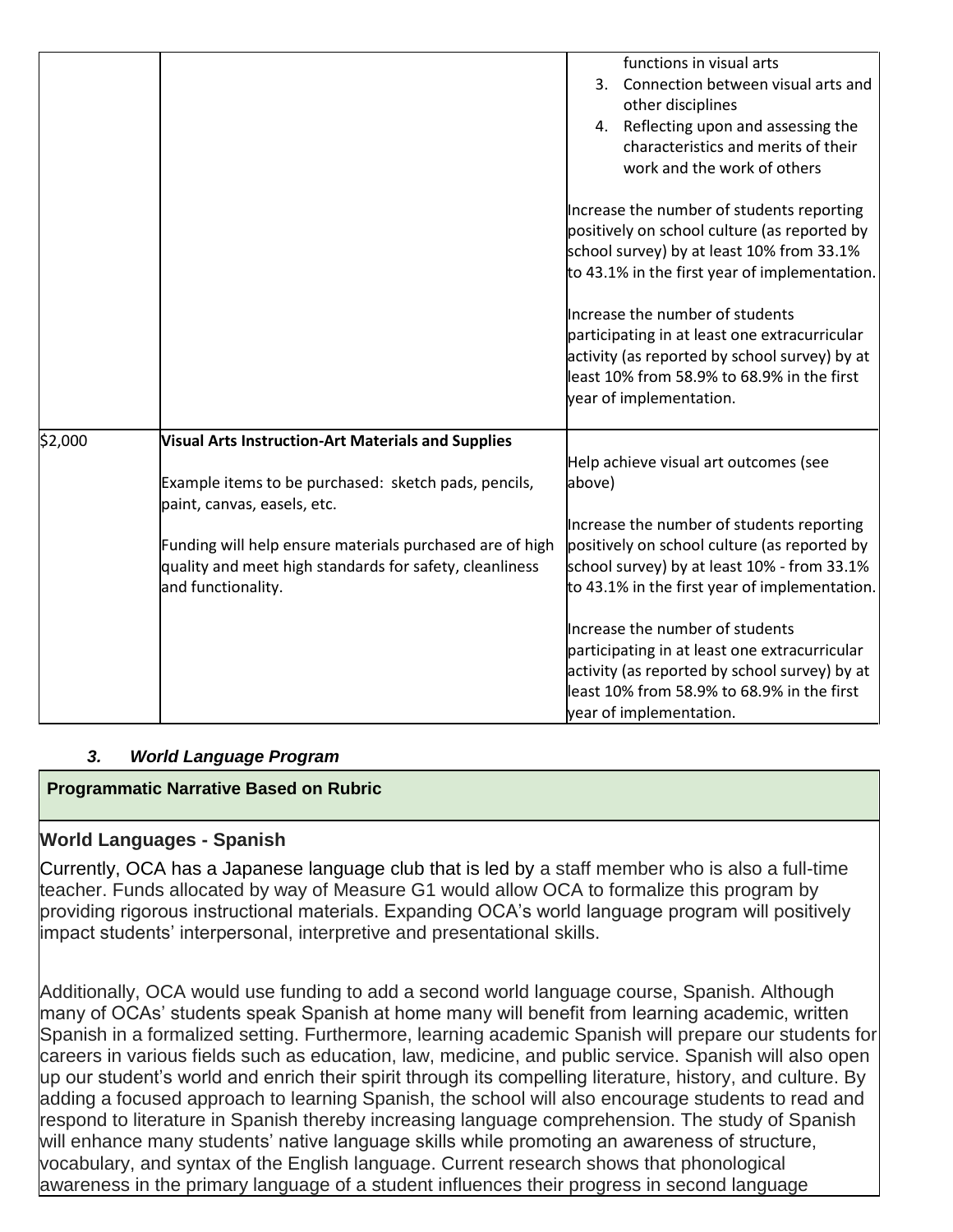acquisition. By increasing access to world language instruction by offering multiple levels of Spanish language class at OCA, we hope to provide an extracurricular that is both academically rigorous and culturally relevant for students.

By consulting with parents and students via surveys distributed at the beginning, midpoint and end of each year, observing instructors, tracking attendance rates and scheduling times for clubs to display their work and perform, OCA's ILT will regularly evaluate the efficacy of each program, and in doing so, ensure a successful allocation of all Measure G1 funds. Thank you for your consideration, as well as for providing this opportunity to our school.

| <b>Budget</b> | 2017-18 Activities                                                                                                                                                                                                                                                                                                                                                                               | <b>Anticipated Outcome</b>                                                                                                                                                                                                                                                                                                                                                                                                                                                                                                                                                                                                                                                                                                                                                 |
|---------------|--------------------------------------------------------------------------------------------------------------------------------------------------------------------------------------------------------------------------------------------------------------------------------------------------------------------------------------------------------------------------------------------------|----------------------------------------------------------------------------------------------------------------------------------------------------------------------------------------------------------------------------------------------------------------------------------------------------------------------------------------------------------------------------------------------------------------------------------------------------------------------------------------------------------------------------------------------------------------------------------------------------------------------------------------------------------------------------------------------------------------------------------------------------------------------------|
| \$3,000       | Curriculum (textbooks and workbooks)                                                                                                                                                                                                                                                                                                                                                             | To ensure all students enrolled in the<br>program have materials that are aligned to<br>the standards for high level Spanish<br>acquisition. The goal will be to acquire<br>"Academic Spanish" and increase students<br>Spanish proficiency in both reading and<br>writing.<br>Help achieve Foreign Language Outcomes<br>(see below)                                                                                                                                                                                                                                                                                                                                                                                                                                       |
| \$9,000       | Foreign Language Instruction (Spanish)-Instructor<br>Compensation<br>Funding will ensure hire of qualified staff, trained in<br>second language acquisition (Spanish) with experience<br>working with age group.<br>After school for approximately<br>two 90-minute blocks per week, M-F (approximately 3<br>hours total) for 34 weeks, variable upon availability and<br>after school schedule. | Recruitment of a highly qualified instructor<br>to deliver Spanish curriculum with fidelity.<br>Instructor will be responsible for student<br>achievement of the following outcomes:<br>1. Communicate effectively in the<br>foreign language in a variety of<br>speaking situations.<br>Communicate effectively in the<br>2.<br>foreign language via proficient,<br>articulate, and well-organized<br>writing.<br>Demonstrate comprehension of the<br>3.<br>spoken foreign language in a variety<br>of listening situations.<br>4. Demonstrate a clear understanding<br>of the culture(s) of the foreign<br>language studied.<br>Increase the number of students reporting<br>positively on school culture (as reported by<br>school survey) by at least 10% - from 33.1% |
|               |                                                                                                                                                                                                                                                                                                                                                                                                  | to 43.1% in the first year of implementation.<br>Increase the number of students                                                                                                                                                                                                                                                                                                                                                                                                                                                                                                                                                                                                                                                                                           |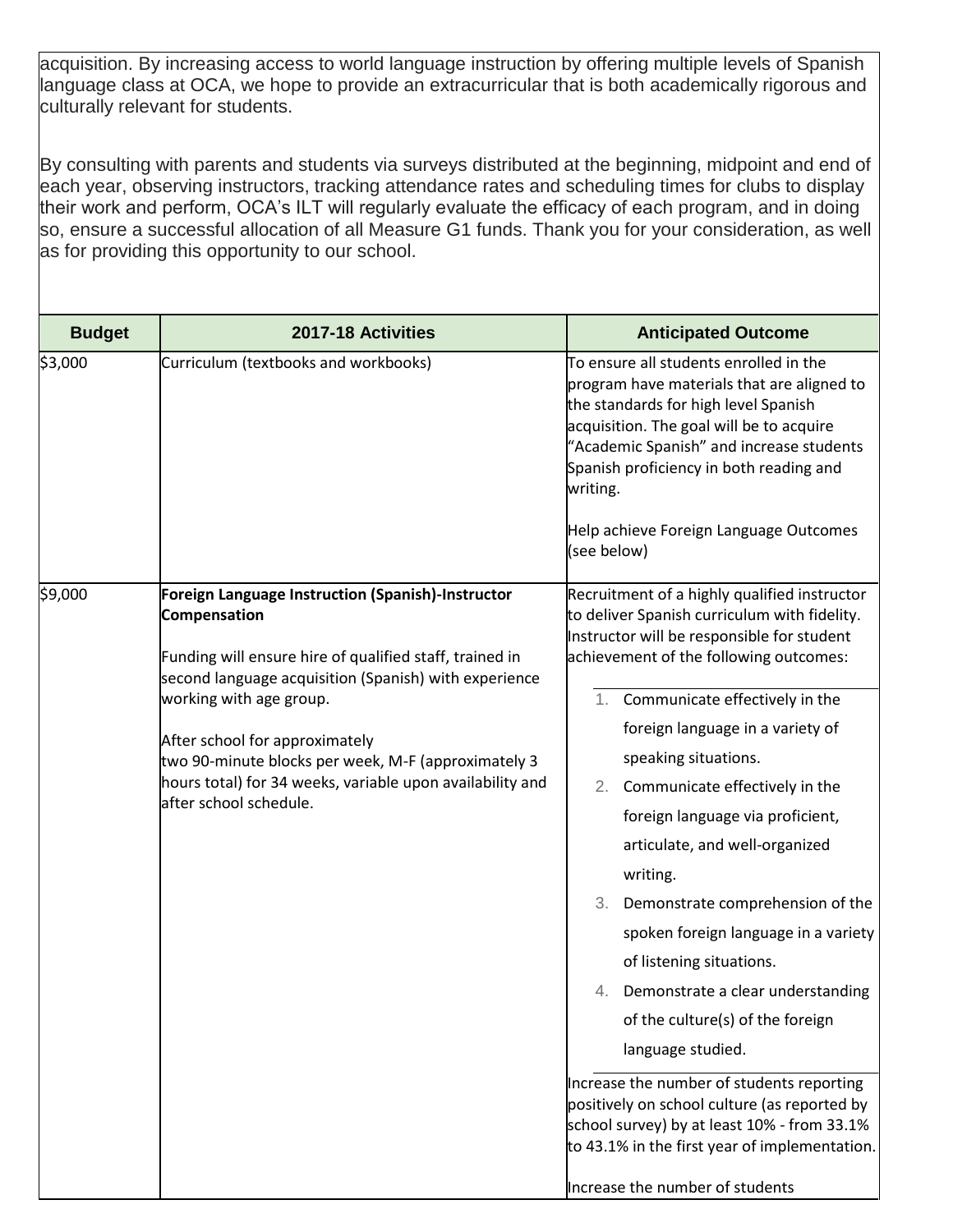|  | participating in at least one extracurricular<br>activity (as reported by school survey) by at<br>least 10% from 58.9% to 68.9% in the first<br>year of implementation. |
|--|-------------------------------------------------------------------------------------------------------------------------------------------------------------------------|
|--|-------------------------------------------------------------------------------------------------------------------------------------------------------------------------|

# *4. 5th to 6th Grade Enrollment Retention*

# **Programmatic Narrative Based on Data Analysis** [Required: Please reflect on school enrollment data here] **Budget 2017-18 Activity Anticipated Outcome** None N/A N/A

# *5. Safe and Positive School Culture*

# **Programmatic Narrative Based on Data Analysis**

# **Edgemakers**

Funds from the measure will be used to adopt a comprehensive problem solving and idea generating program named Edgemakers. This program consists of several modules which are: 1) Creativity and Innovation, 2) Storytelling and Changemaking, 3) Design Edge, 4) Character and Collaboration and 5) Entrepreneurship and Startups.

The Edgemaker philosophy is: This is the age of innovation. Innovation and entrepreneurship are valued today, whether to sustain competitive advantage or to drive economic development. Yet for most of us, these capacities are difficult to define, let alone put into practice. Innovation needs people who know how to engage in it. Therefore, they need to learn how to do it. Edgemakers was founded to bring clarity to innovation and to bridge three important gaps:

- 1.) The gap between what schools typically teach and what students need to learn to become employable, fulfilled innovators;
- 2.) The gap between the wish for innovation and the ability to realize it:+
- 3.) The gap between the challenges that society faces and the resources available to address them.

As a part of their platform, the Edgemaker trainers provide ongoing support for their products including built in PD sessions for teachers and sample lessons with students for teachers to observe.

| \$7,437 | Purchase of Edgemaker Materials | For students enrolled in the program to<br>work through program modules and learn<br>how to manifest creativity in order to<br>innovate around a "wicked problem" in the<br>world. |
|---------|---------------------------------|------------------------------------------------------------------------------------------------------------------------------------------------------------------------------------|